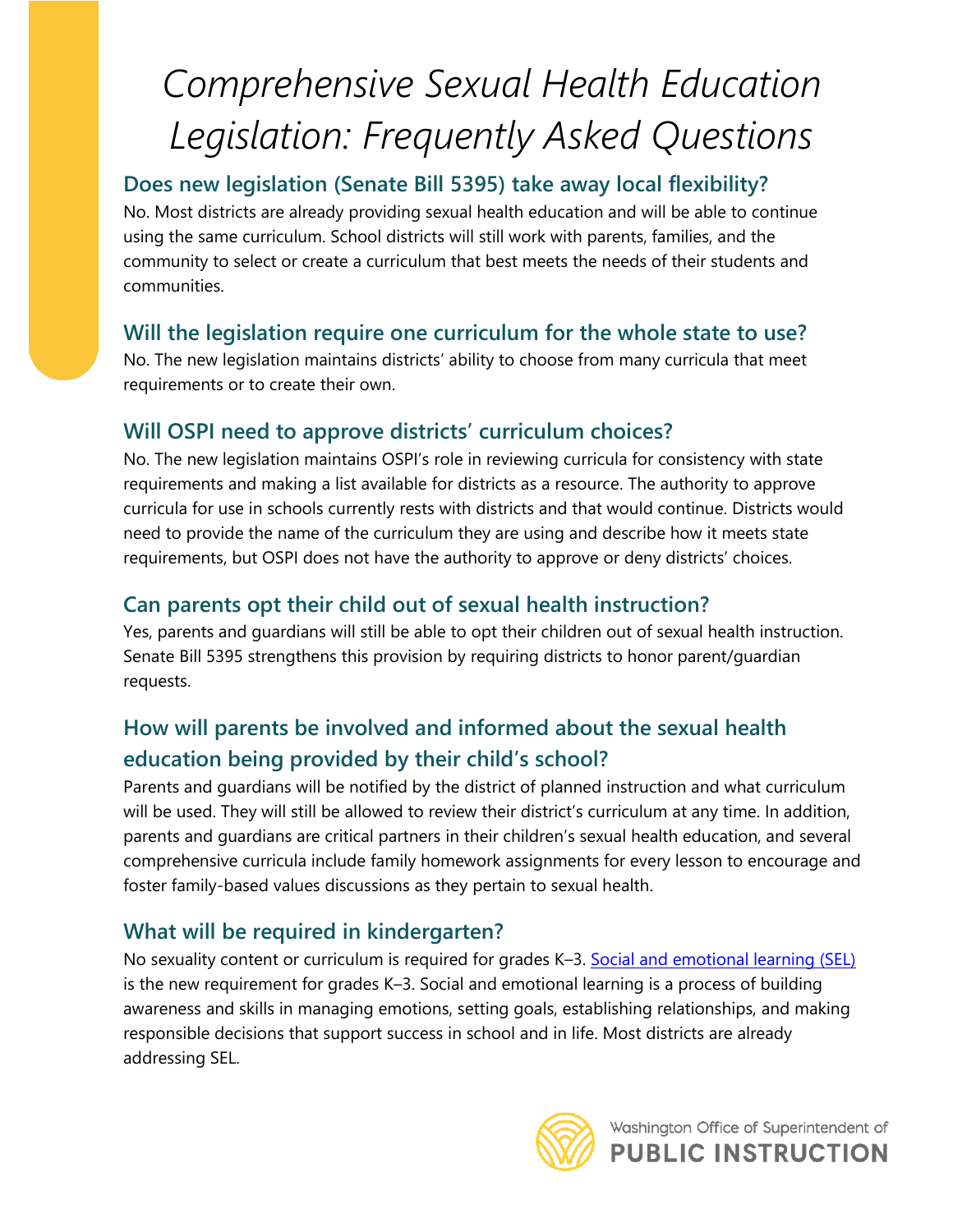## **Isn't** *Rights, Respect, Responsibility (3Rs)* **the only curriculum reviewed by OSPI for grades K–3? Will districts be required to use it?**

No. Districts will not be required to use *Rights, Respect, Responsibility* (3Rs). Districts are required to provide only social and emotional learning in K–3, with or without a curriculum. 3Rs contains lessons on friendship and personal boundaries that address social and emotional learning skills, but it is not a social emotional learning curriculum and it is not required for district use. While a curriculum is not required for grades K–3, several titles reviewed in the [Erin's Law curriculum](https://www.k12.wa.us/student-success/health-safety/sexual-abuse-prevention/erins-law-2018-curriculum-review)  [review](https://www.k12.wa.us/student-success/health-safety/sexual-abuse-prevention/erins-law-2018-curriculum-review) would meet the SEL requirement for those grades and many others are available also.

#### **At what grade level does instruction on sexual health education begin?**

Currently required HIV prevention instruction must begin no later than 5th grade. Beginning in the 2020–21 school year, sexual health education must be offered to students in grades 6–12. Starting in the 2022–23 school year, sexual health instruction will begin in 4th or 5th grade, depending on district decisions. Instruction must be consistent with Washington's Health & Physical Education K–12 Learning Standards, but grade level outcomes will continue to be optional for districts. Required instruction for grades 4–5 focuses on helping students understand and respect personal boundaries, develop healthy friendships, and gain a basic understanding of human growth and development.

#### **What is meant by "comprehensive" sexual health education?**

Comprehensive sexual health education, as defined in the bill, is recurring instruction in human development and reproduction. It is medically and scientifically accurate, age-appropriate, and appropriate for all students, regardless of protected class. The word comprehensive refers to instruction covering a wide variety of topics over time, as reflected in the next question. It does not refer to instruction that is embedded in other content areas.

#### **What topics are required to be taught in grades 4–12?**

Legislation requires the following topics, at developmentally appropriate times:

- The physiological, psychological, and sociological developmental process experienced by an individual;
- The development of intrapersonal and interpersonal skills to communicate, respectfully and effective, to reduce health risks and choose healthy behaviors and relationships based on mutual respect and affection, and free from violence, coercion, and intimidation;
- Health care and prevention resources;
- Abstinence and other methods of preventing unintended pregnancy and sexually transmitted diseases;
- The development of meaningful relationships and avoidance of exploitative relationships;
- Understanding the influences of family, peers, community and the media throughout life on healthy sexual relationships;
- Affirmative consent and recognizing and responding safely and effectively when violence or a risk of violence is or may be present, with strategies that include bystander training.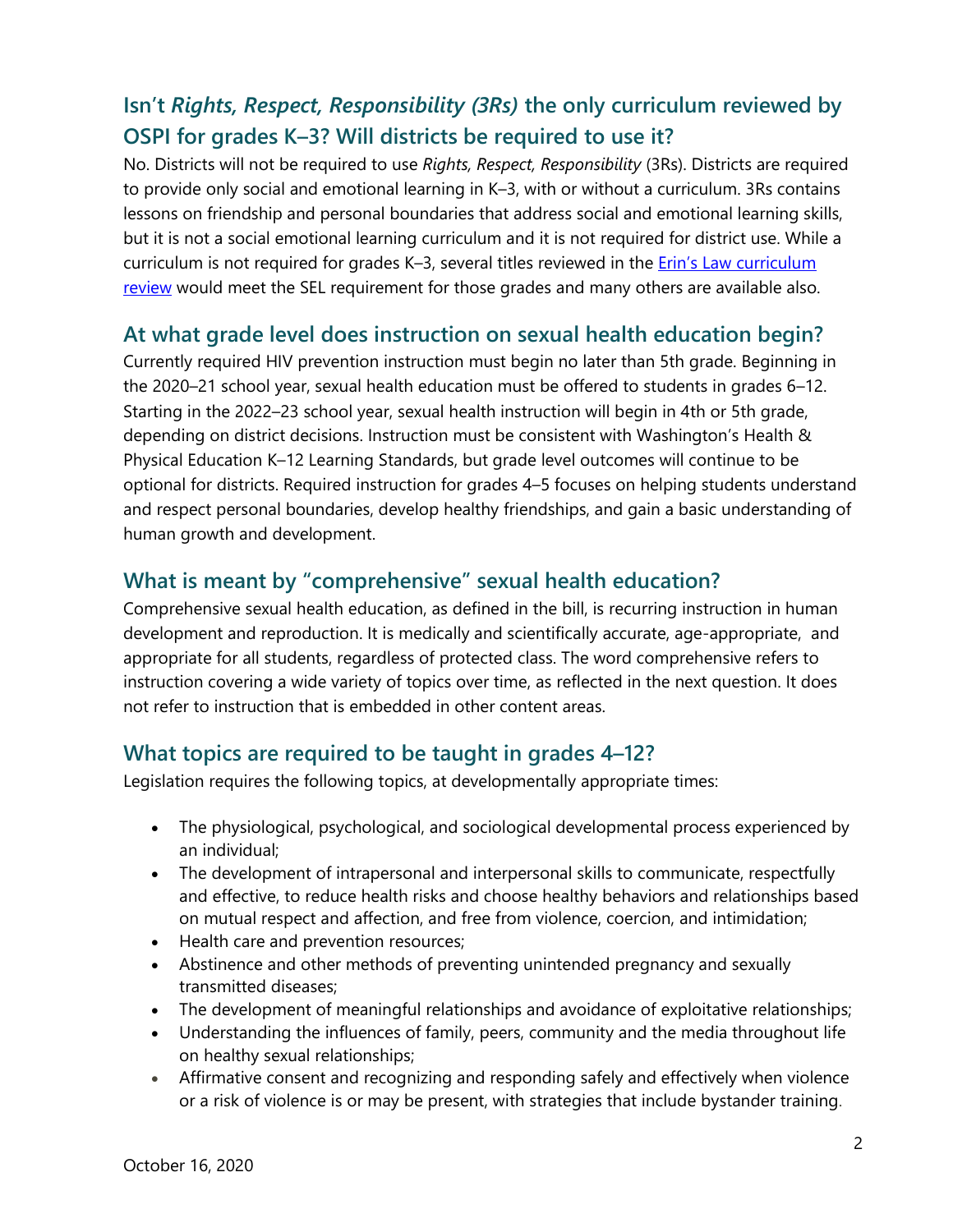#### **Where did the graphic illustrations come from that I saw on social media?**

Several social media posts inserted illustrations from a book intended for parents and guardians into a lesson plan for 4th graders. The book was one of several optional books on a handout for parents and guardians wishing to continue talking with their child about puberty and reproduction. The book is not part of a lesson, curriculum, or instruction that a teacher or school would provide to a student. Images showing sexual positions would never be used in Washington state classrooms. Other graphic images in social media posts are from websites and not part of the curriculum itself. Students are never provided "how-to" instruction related to sex.

## **The bill says instruction must be consistent with state learning standards – does that mean all health education grade-level outcomes for K–12 must be taught?**

No. The grade-level outcomes in the Health & Physical Education K–12 Learning Standards provide an example of what comprehensive instruction might look like, but they are not required to be taught. Since the only requirement for grades K–3 is social emotional learning (SEL), only the SEL standards would apply for those grades. For grades 4–12, the Health Education gradelevel outcomes serve as examples of what districts might consider teaching in each grade, but instructional decisions are up to each district.

#### **Isn't sexual abuse prevention education already required in schools?**

No. The Washington State Legislature passed "Erin's Law" (House Bill 1539) in 2018. It directed OSPI to review sexual abuse curricula and to develop recommendations for schools wishing to provide sexual abuse prevention instruction. It did not require schools to provide such instruction.

## **What is "affirmative consent" and "bystander training" and why are they included in this legislation?**

Affirmative consent is an approach to giving and receiving consent for any activity that includes clear, voluntary, enthusiastic permission. It is not just the absence of "no." In earlier grades it might focus on hugs or horseplay, and in older grades on hugs, exchanging photos, or romantic or sexual contact. This approach reinforces and honors every student's right to set healthy boundaries for themselves and for every student to feel their needs are respected in turn. Bystander training teaches students how to safely intervene when they see bullying, sexual harassment, or unwanted sexual activity.

These topics are included in this legislation as a way for schools to combat the high rates of unwanted sexual contact experienced by youth in our state. According to the 2018 Healthy Youth [Survey,](https://www.doh.wa.gov/DataandStatisticalReports/DataSystems/HealthyYouthSurvey) 12.3% of 8th graders, 18.9% of 10th graders, and 25.2% of 12th graders had been forced into kissing, sexual touch, or intercourse when they did not want to.